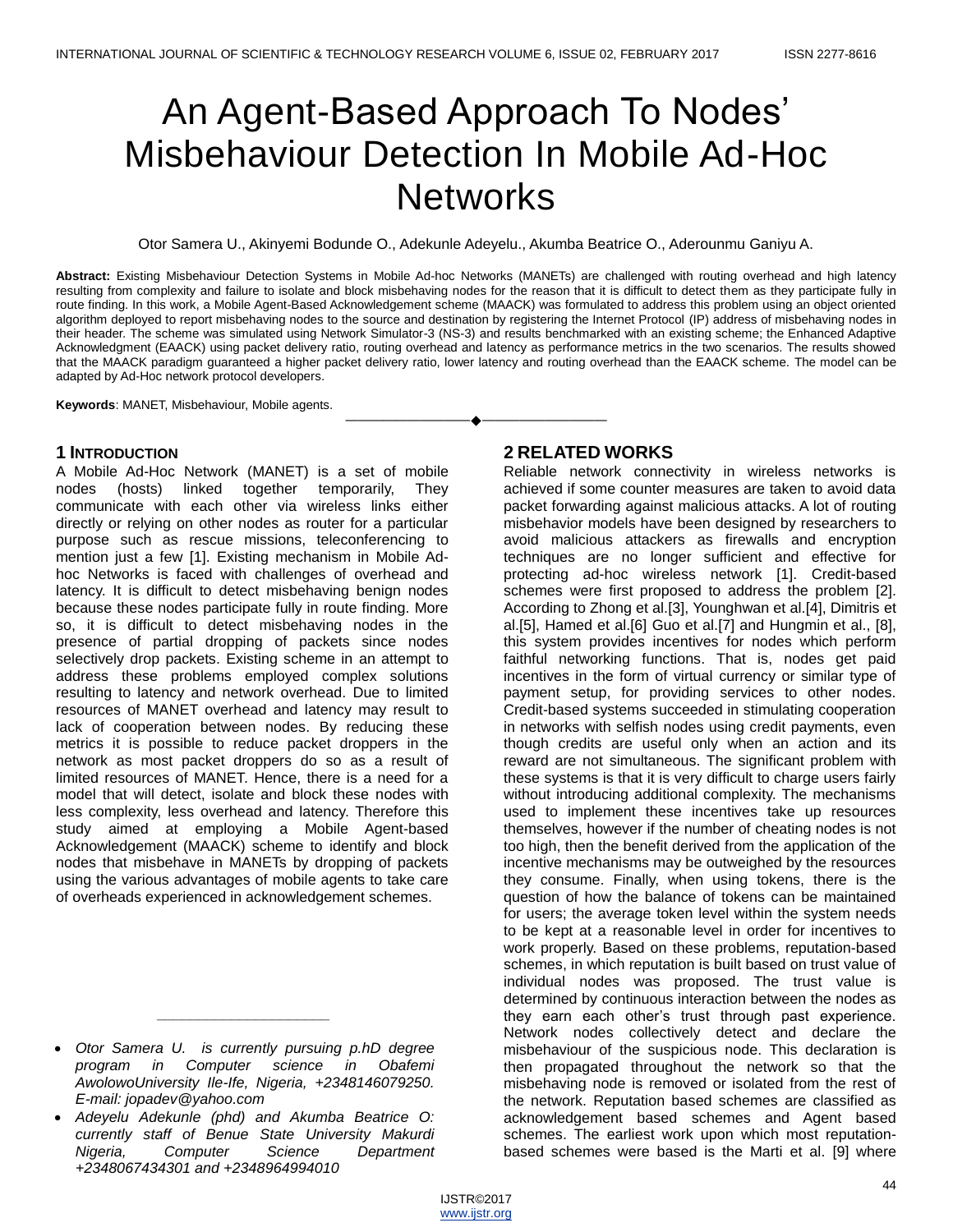Watchdog and Pathrater models were proposed, and it runs on the Dynamic Source Routing (DSR) protocol. These models were capable of detecting malicious nodes rather than links which makes it popular choice in the field; however it fails to detect malicious misbehaviour in the presence of ambiguous collisions, receiver collisions, limited transmission power, false misbehaviour report, collusion and partial dropping. In attempt to solve the problems identified in [9], CONFIDANT (Cooperation of Nodes, Fairness in Dynamic Ad-hoc NeTworks) was proposed in [10]. It is an extension to DSR protocol which is similar to Watchdog and Pathrater. But it could give more opportunities for attackers to send false alarm messages that a node is misbehaving while this isn't actually the case since this protocol allows nodes in the network to send ALARM messages to each other. This ALARM messages also introduced overhead to the network. Another protocol in this scheme is the 2ACK scheme in [11], where packets are acknowledged after they have been delivered by two consecutive intermediate nodes from the source. The advantage of this scheme is that it successfully solves the receiver collision and limited transmission power problems posed by Watchdog; however the acknowledgement process required in every packet transmission process also adds a significant amount of unwanted network overhead. Due to the limited battery power nature of MANETs, such redundant transmission process can easily degrade the life span of the entire network. Furthermore, Kang et al., [12] in attempt to reduce this overhead proposed Enhanced Adaptive ACKnowledgement (EAACK) to solve four significant problems of Watchdog mechanism, such as ambiguous collisions, receiver collisions, limited transmission power and false misbehaviour report. His work was further enhanced in [13] to include digital signature as a security means, however it incurred more overhead. Muhammad et al.,[14] also proposed a novel Adaptive Trust Threshold (ATT) computation strategy, which adapts the trust threshold in the routing protocol according to network conditions such as rate of link changes, node degree and connectivity, and average neighborhood trustworthiness. The topology factors that affect the trust threshold at each node was identified, and leveraging them to build a mathematical model for ATT computation. Simulation results indicate that the ATT strategy achieved significant improvements in packet delivery ratio, reduction in false positives, and increase in detection rate as compared to traditional static threshold strategies. More so, in Ming et al,[15] , detection and defense schemes to identify and defend against MAC-layer selfish misbehavior, respectively, in IEEE 802.11 multi-hop ad hoc networks was proposed. It is a realtime selfish misbehavior detection scheme for multihop ad hoc networks. It requires only several samples, and hence is more efficient and can adapt to channel dynamics more quickly. Based on the proposed detection scheme, three selfish misbehavior defense schemes against three typical kinds of smart selfish nodes was designed. Results showed that the smart selfish nodes could not degrade normal nodes' performance much without getting detected. In conclusion, existing schemes in an attempt to address misbehaviour challenges of MANET especially those identified by Marti et al.,[9], routing Overhead and complexity became a major challenge. Marti et al.,[9] model upon which these schemes base their solution is

simple and achieved zero overhead however it fails to detect malicious misbehaviour in the presence of ambiguous collisions, receiver collisions, limited transmission power, false misbehaviour report, collusion and partial dropping. Therefore, there is a need to address these challenges. It was observed that some of these schemes perform better than others while addressing these challenges, however due to complexity, routing overhead, partial dropping and sometimes latency still remains a challenge. In this paper, attempt was made to develop a model for misbehaving benign nodes which combined mobile agent scheme with acknowledgement based scheme so as to address the problem of overhead experienced in acknowledgement schemes using the various advantages of mobile agents. The uniqueness of proposed scheme as compared to existing schemes is that, it is simple yet able to detect packet droppers while maintaining less network overhead and latency.

# **3 MATERIALS AND METHOD**

The proposed model is referred to as the mobile agent acknowledgement (MAACK) scheme. It combines the advantages of mobile agent schemes with acknowledgement schemes. It runs on an existing routing protocol and it functions at the data forwarding stage of routing. The model presents two special reactive agent packets called Mobile Agent Acknowledgment (MAACKP) and Mobile Agent Not Acknowledged (MNAACKP) packets in addition to the default UDP agent packet which serves as the data packet. Only the source node can send UDP packet as it is assumed that the source and destination nodes are not malicious, while the MAACKP and MNAACKP agent packets can be instantiated only at the intermediate (forwarder) nodes that are malicious. The scheme starts by setting the threshold of malicious nodes called ErrorCount to zero in the routing table. It is assumed that a route to the destination has been discovered by the routing protocol and a source node S wishing to transmit a packet to destination node D forwards a UDP agent packet destined for a predefined destination as contained in the route, the UDP agent packet on reaching the forwarder node checks the routing table to determine the threshold of misbehaviour of the source of the packet, if the misbehaviour threshold referred to as the ErrorCount exceeds 2 the packet is dropped which serves as a punishment to the misbehaving node. However, if the threshold is zero or below 2 it forwards the packet as usual to the next forwarder node until it gets to the destination. This scenario is when there are no packet droppers in the network. All intermediate nodes apart from the source and destination nodes are referred to as the forwarder nodes and the threshold is set to 2 for early detection. In the second scenario in which some intermediate nodes are set to misbehave by dropping packets as they are received, A MAACKP agent is generated as soon as there is malicious drop. This MAACKP registers the address of the dropping node called ErrorHop( the IP address of the misbehaving node) in its header, looks for an alternative route from the routing table and moves to the destination node. The destination node upon receipt of a MAACKP knows that the packet was to be dropped by the ErrorHop registered by the MAACKP, then update the routing table and increase the misbehaviour threshold of the node for future reference.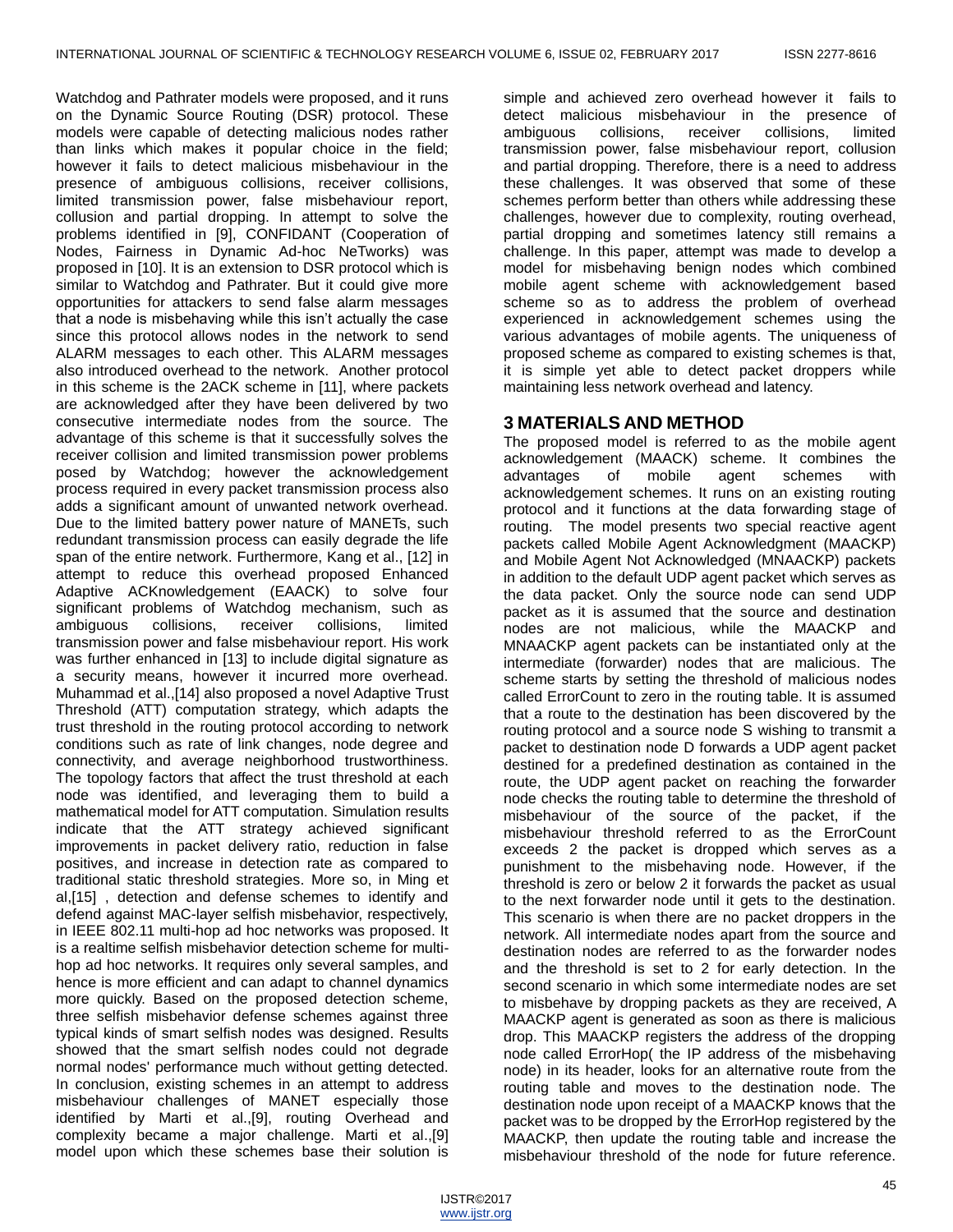However if an alternative route is not found by the MAACKP agent an MNAACKP agent is created which follows the reverse route back to the source registering in its header the ErrorHop also. The source node upon receipt of an MNAACKP updates its routing table for future reference and increase the misbehaviour threshold of the misbehaving node. The pseudocode for the proposed model is as presented below and the flowchart as illustrated in Fig. 1.

#### **3.1 Pseudocode Of Proposed Model**

Initialization

 $ErrorHop = "0.0.0.0"$  $ErrorCnt = 0$ For each packet received check routing table for misbehaving node ErrorHop And corresponding error count ErrorCnt  **if** ErrorCnt >= 2 **then** Isolate misbehaving nodes ErrorHop **else** forward packet **end if if** drop packet by exhibiting misbehaviour **then** Create a MAACKP agent Set misbnode = ErrorHop Set errorcount = ErrorCnt Lookup alternative route **if** route found **then** Forward MAACKP to destination Update routing table ErrorHop, ErrorCnt ++. **else** forward MNAACKP to source Update routing table ErrorHop, ErrorCnt++ **end if end if end**.



*Fig. 2. Flowchart of the proposed MAACK Model*

*TABLE 1 PARAMETER SETTINGS FOR MAACK MODEL*

| Parameters                  | Values           |
|-----------------------------|------------------|
| Number of Nodes             | 50               |
| Dimension of Topology (x)   | 300 <sub>m</sub> |
| Dimension of Topology (y)   | 1500m            |
| Channel type                | WI-FI            |
| Mac Protocol                | 802.11b          |
| MobilityModel               | RandomWayPoint   |
| Packet Size(Byte)           | 64               |
| Number of Agents            | 3                |
| <b>Bit Rate</b>             | <b>CBR</b>       |
| Number of Sinks             | 10               |
| Number of Misbehaving Nodes | $0\% - 40\%$     |
| Simulation Time(Secs)       | 100              |

Network Simulator 3(NS3) tools were employed to simulate the model formulated. The core of NS3 was written in C++ programming language and with Python scripting interface. The implementation of MAACK model is treated offline in this paper. The simulation was set up using the parameters in Table 1. Simulation was run on a Dell laptop on Linux operating system Ubuntu 10.04 LTS version.

## **4 RESULTS AND DISCUSSION**

Performance comparison of Packet Delivery Ratio (PDR) was performed between the EAACK model and MAACK model. Two scenarios were considered for measuring Packet Delivery ratio. Scenario 1 isolates the misbehaving nodes while scenario 2 only punishes the misbehaving nodes by dropping all packets received from them. The degrees of packet delivery between the two schemes in scenario 1 and 2 are as shown in Fig. 3 and 4 respectively. In the first scenario, it's been observed that MAACK achieved a higher delivery ratio than EAACK by a total of 28.9% this shows that the detection efficiency of our model MAACK as compared to EAACK is higher, a higher PDR shows that MAACK detect more malicious nodes than EAACK according to Kang et al [13].



*Figure 3: Packet Delivery Ratio vs. FlowIDs(Malicious Nodes Range: 0%-40%) of Scenario1*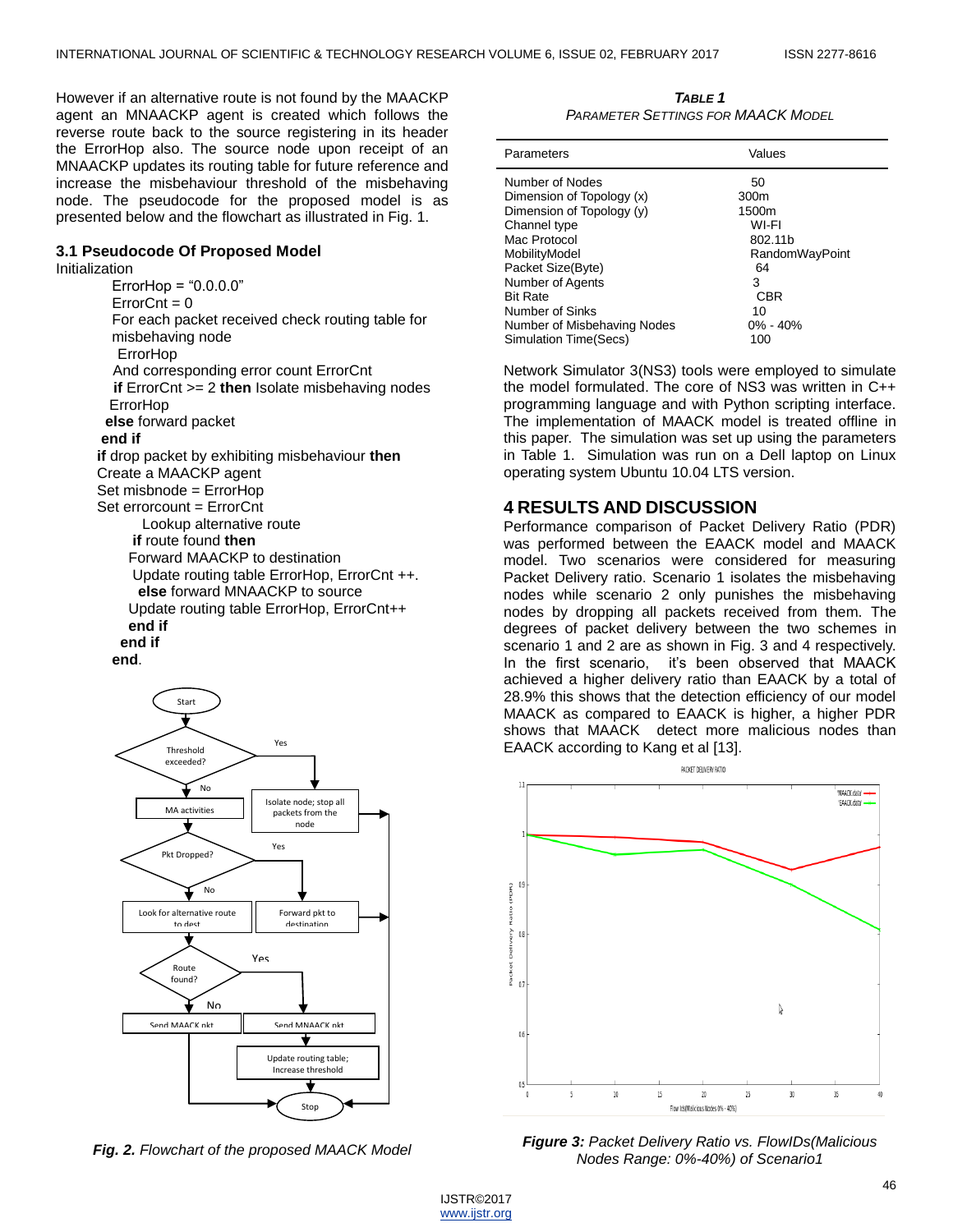



In the second scenario, it's been observed that EAACK outperforms MAACK by 8.13% at 0% to 30% malicious nodes, this is because the punitive measure applied to the misbehaving nodes was a dropping scheme, and therefore the flow monitor identifies them (packets dropped to punish misbehaving nodes) as a lost packets, hence the result. In future we will see how this can be captured separately. At 30% and above however the MAACK outperforms EAACK by 14.44% this is as a result of less flow of packets through some nodes in the network as packets from the malicious nodes are dropped. One other performance metric used in this simulation is the routing overhead. The routing overhead of the two schemes were compared. The routing overhead increases as the number of nodes increases on the network, the increase in EAACK scheme is significantly higher than the MAACK scheme as shown in Fig. 8. It is obvious in this simulation that there is a reduction in the routing overhead in MAACK scheme than EAACK scheme by 66.67%, 38.31%, 72.35%, 57.27% and 66.14% for 0% to 100% malicious nodes. Thus MAACK scheme has a better performance in detecting malicious nodes in terms of reduced overheads.



*Figure 5: Routing Overhead vs. FlowIDs (Malicious Nodes Range: 0% - 40%)*

The third performance metric used in this simulation is the end-to-end delay. The rates of latency of the two schemes were compared as shown in Fig. 6. It's been observed from the simulation that Latency was reduced by MAACK as compared to AODV protocol to normal with the use of Mobile Agents between flowIDs 90 to 100 at 47.37% to 100% which is one of the advantages of using mobile agent in this study. Also at FlowIDs 1, 10, 30, 40, 50 and 80 MAACK achieved a latency of. 55%, 92%, 75.57%, 49.85%, 83.70%, and 1.25% lower than EAACK and at flowIDs 20, 60 and 70 it achieves 47.86%, 0.5%, and 0.42% higher than EAACK. In summary at 90 and above it achieves 100% less. This shows that the mobile agent responded real time at this point with delay sum equal to zero.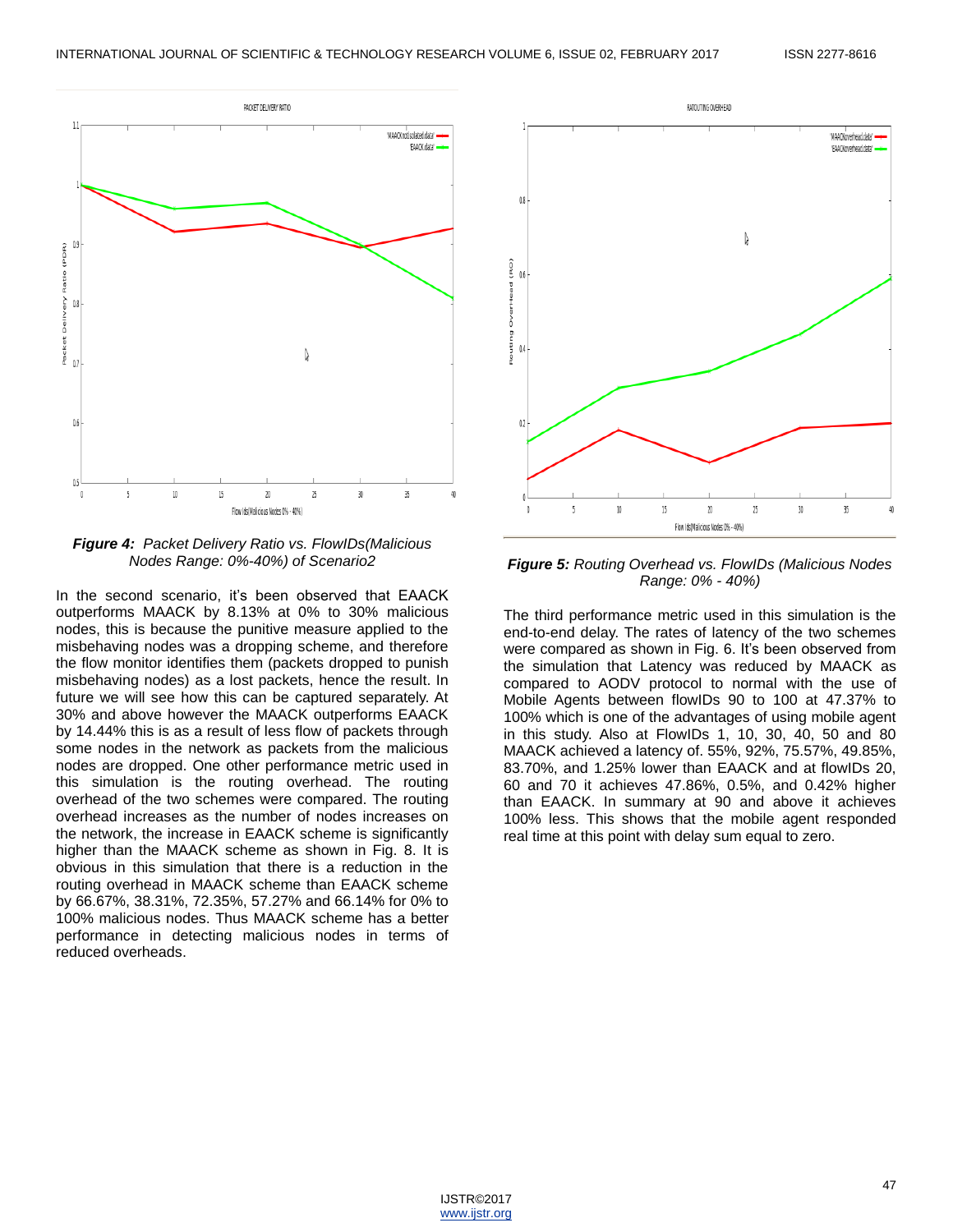

# *5 CONCLUSION AND RECOMMENDATION*

In this paper, an agent-based approach to identify and block misbehaving benign nodes in mobile ad-hoc networks was presented. This was achieved by using the various advantages of mobile agents to reduce routing overhead and latency resulting from complexity and failure to isolate and block misbehaving nodes. A comparative analysis was performed between the existing EAACK and the proposed MAACK schemes. The proposed model achieved a higher detection rate, reduced routing overhead and latency than the existing EAACK model. Therefore the proposed model can be incorporated into existing routing protocols to reduce network overhead and latency for better performance in MANETs.

## **Reference**

- [1] P. S. Neelavathy and D. Sridharan. "A Performance Comparison and Evaluation of Analysing Node Misbehaviour in MANET using Intrusion Detection System." International Journal of Computer Science and Engineering Technology ( IJCSET). February 2011, pp.35-40.
- [2] L. Buttyán and J. Hubaux J. "Stimulating cooperation in self-organizing mobile ad hoc networks. "Journal of Mobile Networks and Applications, vol 8 no. 5, October 2003. pp 579 – 592, 2003
- [3] S. Zhong, J. Chen. and Y. R.Yang. "Sprite: A simple, cheat-proof, credit-based system for mobile ad-hoc networks." IEEE INFOCOM., pp.1987-1997, 2003
- [4] Y. Younghwan, S. Ahn and D. Agrawal. "Impact of a simple load balancing approach and an incentive-based scheme on MANET performance." Elsevier Journal of Parallel and Distributed computing. Vol. 70 no. 2 pp 71-83, 2010
- [5] E.C. Dimitris, D.G. Konstantinos and P. Athanasios. 
"ICARUS: hybrid inCentive mechAnism for coopeRation stimUlation in ad hoc networkS‖. Elsevier journal of Ad Hoc Networks. Vol. 10 no. 6 pp 976–989, 2012
- [6] J. Hamed, K. Fayazbakhsh, B. Bakhshi and M. Dehghan. "A Novel Incentive-Based and Hardware-Independent Cooperation Mechanism for MANETs." In: IEEE Communication society in the WCNC 2008 proceedings., pp.1525-3511, 2008
- [7] Y. Guo, J. Ma, C. Wang and K. Yang. "Incentive-Based Optimal Nodes Selection Mechanism for Threshold Key Management in MANETs with Selfish Nodes." International Journal of Distributed Sensor Networks (IJDCN). pp.1-13, 2013
- [8] S. Hungmin, C. Chen Chiunghsun, and Y. Ku. "A novel acknowledgment-based approach against collude attacks in MANET". Elsevier journal of Expert Systems with Applications. Vol 39, pp.7968–7975.
- [9] S. Marti, T.J. Giuli, K. Lai and M. Baker, (2000). "Mitigating routing misbehaviour in mobile ad hoc networks.‖ In: Proceedings of the 6th annual international conference on Mobile computing and networking. Boston, Massachusetts: ACM. pp 255-265, 2000
- [10] S, Buchegger, . and J.L. Boudec, "Performance Analysis of the CONFIDANT Protocol Cooperation of Nodes-fairness in dynamic ad-hoc networks". In Proceedings of the 3<sup>rd</sup> ACM international symposium on Mobile ad hoc networking &computing. New York, USA. pp 226 - 236 , 2002
- [11] L. Kejun, D. Jing, K.V. Pramod and B. Kashyap. "An Acknowledgment-Based Approach for the Detection of Routing Misbehavior in MANETs". IEEE Transactions on Mobile Computing. Vol. 6 no. 5 pp.488-502, 2007
- [12] N. Kang, E. Shakshuki and T. Sheltami. "Detecting Misbehaving Nodes in MANETs." In the proceedings of the 12th International Conference on Information Integration and Web-based Applications & Services .Paris, France, ACM, pp.216-222, 2010
- [13] N. Kang, E. Shakshuki and T. Sheltami. "Detecting Forged Acknowledgements in MANETs". In proceedings of the IEEE International Conference on Advanced Information Networking and Applications. pp.488-494, 2011